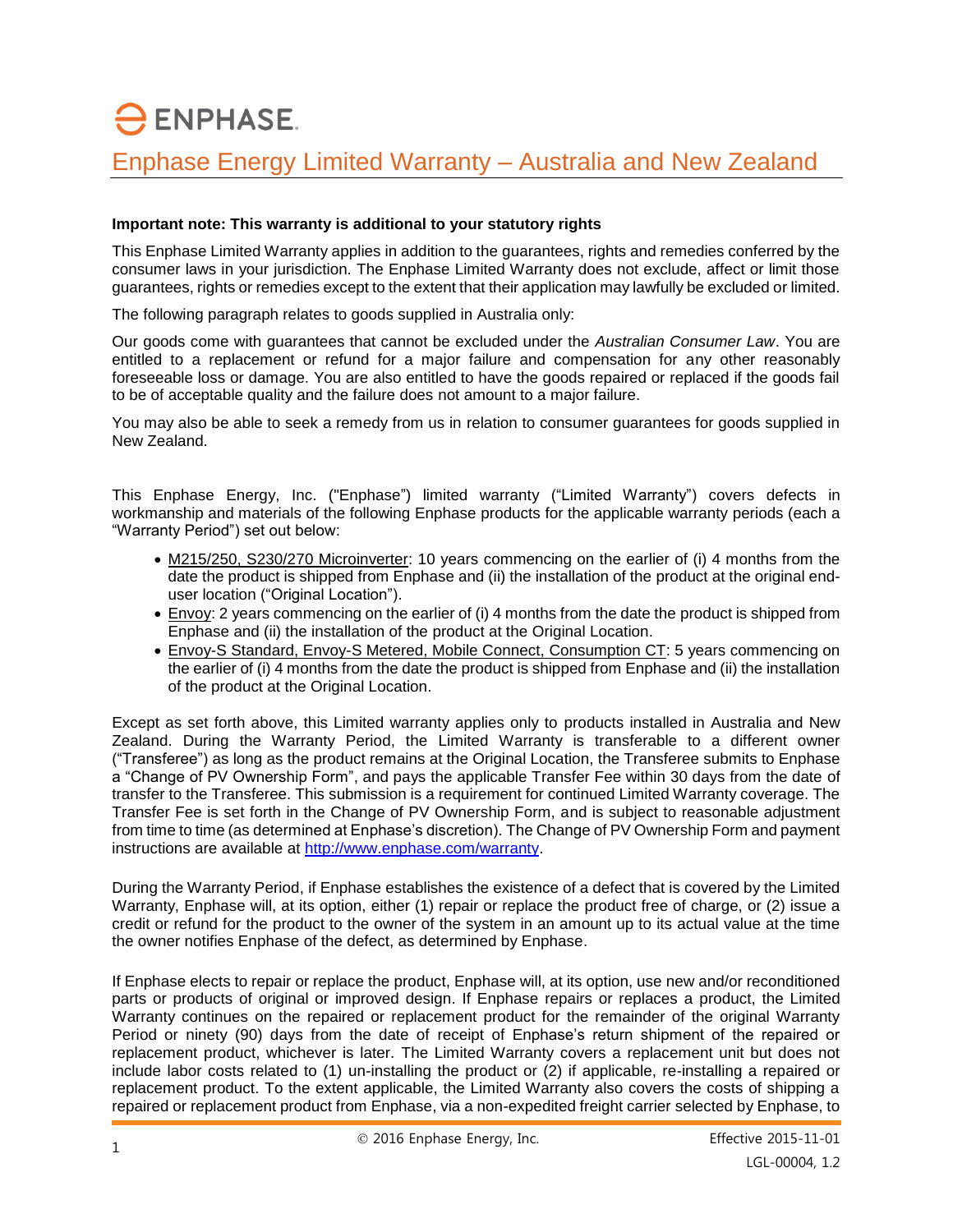locations in Australia or New Zealand. The Limited Warranty does not cover, and Enphase will not be responsible for, shipping damage or damage caused by mishandling by the freight carrier.

To obtain repair or replacement service, credit or refund (as applicable) under this Limited Warranty, the customer must comply with the following policy and procedure:

- Contact an Enphase Customer Service representative to evaluate and troubleshoot the problem while the Enphase product is in the field, since many problems can be solved in the field.
- If in-field troubleshooting does not solve the problem, customer may return the defective product to Enphase with a Return Merchandise Authorization (RMA) number which customermust request from Enphase. The RMA request must include the following information:
	- 1. Proof-of-purchase of the defective product in the form of (1) the dated purchase receipt from the original purchase of the product at point of sale to the end user, or (2) the dated dealer invoice or purchase receipt showing original equipment manufacturer (OEM) status, or (3) the dated invoice or purchase receipt showing the product exchanged under warranty;
	- 2. model number of the defective product;
	- 3. serial number of the defective product;
	- 4. detailed description of the defect; and
	- 5. shipping address for return of the repaired or replacement product (as applicable).
- If in-field troubleshooting of the Enphase product is not able to be accomplished because the Envoy device does not exist or is not operational, and the unit is determined upon receipt and testing by Enphase personnel as being fully operational (no trouble found) the owner will incur a AUD \$200 handling fee.
- All defective product authorized for return must be returned in the original shipping container or other packaging that is equally protective of the product.
- The owner bears all expenses associated with initial claims under this Limited Warranty. However, Enphase will reimburse the owner for postage costs incurred in the event that the owner has made a valid claim under this warranty and posts the product to Enphase. Proof of postage expenses incurred must be provided to Enphase in order for such costs to be reimbursed.
- The returned defective product must not have been disassembled or modified without the prior written authorization of Enphase.

The Limited Warranty does not apply to, and Enphase will not be responsible for, any defect in or damage to any products: (1) that have been misused, neglected, tampered with, altered, or otherwise damaged, either internally or externally; (2) that have been improperly installed, operated, handled or used, including use under conditions for which the product was not designed, use in an unsuitable environment, or use in a manner contrary to the Enphase User Manual or applicable laws or regulations; (3) that have been subjected to fire, water, generalized corrosion, biological infestations, acts of nature, or input voltage that creates operating conditions beyond the maximum or minimum limits listed in the products specifications, including high input voltage from generators or lightning strikes; (4) that have been subjected to incidental or consequential damage caused by defects of other components of the solar system; (5) if the original identification markings (including trademark or serial number) of such products have been defaced, altered, or removed; or (6) for which the Trip Point Management (TPM) profile with either pre-loaded or pre-set functions has been altered, and such alteration of the profile causes the product to malfunction, fail, or fail to optimally perform. The Limited Warranty does not cover cosmetic, technical or design defects, or shortcomings which do not materially influence or affect energy production or degrade form, fit, or function of the products. The Limited Warranty does not cover costs related to the removal, installation or troubleshooting of the owner's electrical systems. The Limited Warranty does not extend beyond the original cost of the products.